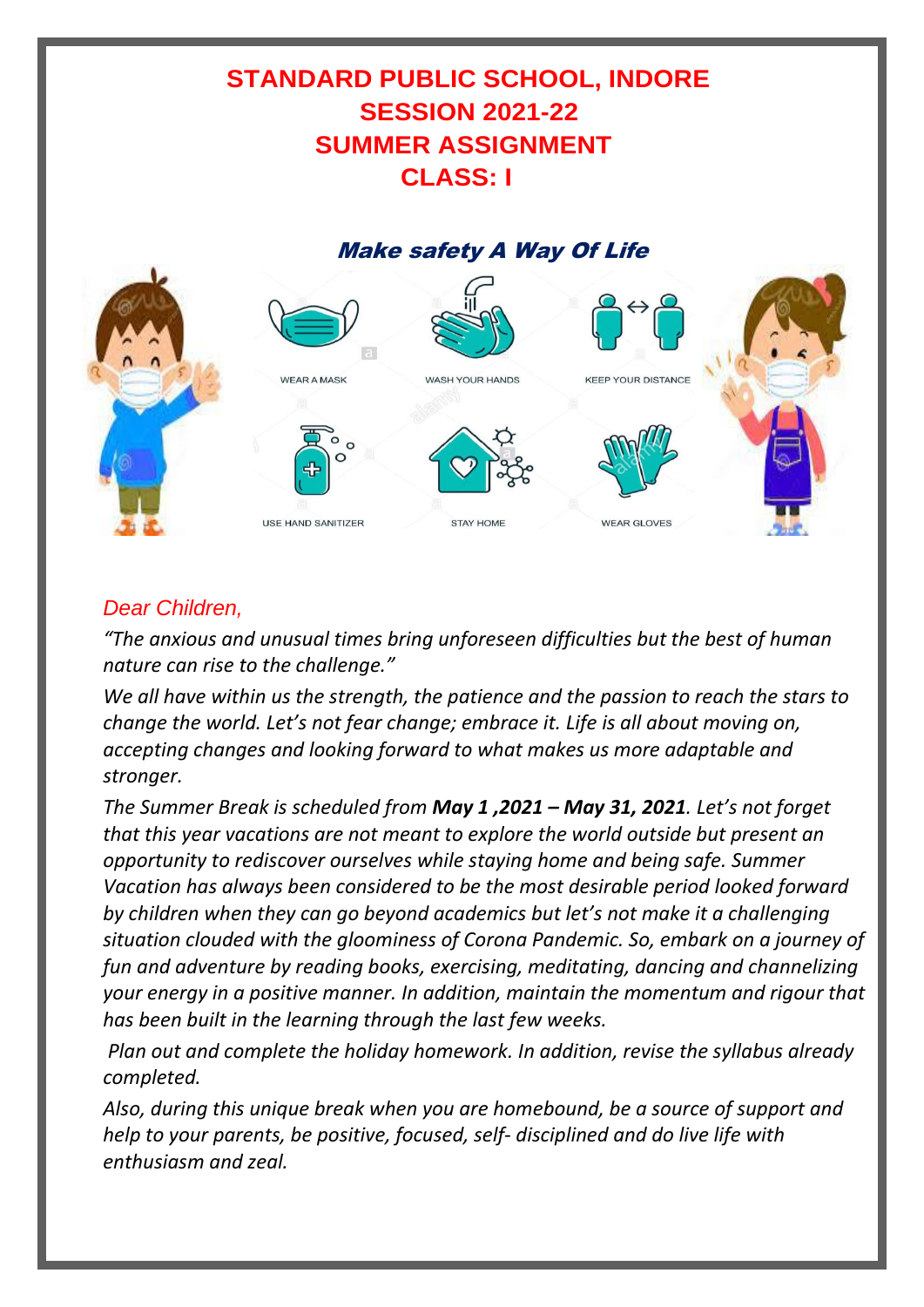### *Few guidelines for parents to make their ward's long summer break fruitful.*

- *1. "Knowledge is Power". Therefore, encourage your child to cultivate the reading habit because it not only enhances the knowledge acquired but also* develops the vocabulary, language skills and improves spellings. And also read to your child because it builds reading skills and increases his/her attention span.
- *2. Communication skills play a pivotal role in grooming the overall personality of the children. Converse with your child preferably in English to help him / her get comfortable with the language.*
- *3. Spend quality time with your child engaging him / her in activities based on enhancing his / her powers of observation and imagination.*
- *4. Encourage your child to play board games e.g., Chess, Ludo, Scrabble and Carrom etc.*
- *5. Sensitize your child about the rich culture and heritage by watching different* informative channels like 'The National Geographic', Animal Planet etc.
- *6. Encourage your child to do the activities himself / herself and appoint a specific time to do homework every day.*
- *7. Help your child in writing one page daily of English and Hindi to make his/ her handwriting neat and legible.*

### *Interdisciplinary project:*

*THEME: Good manners and Discipline is the fuel for achievements.*

### *Basic objectives:*

- *1. To display good manners in a variety of settings.*
- *2. To enhance personal, social and emotional development of children by imbibing good habits and social manners in different scenario.*
- *3. Good habits makes a child shine everywhere*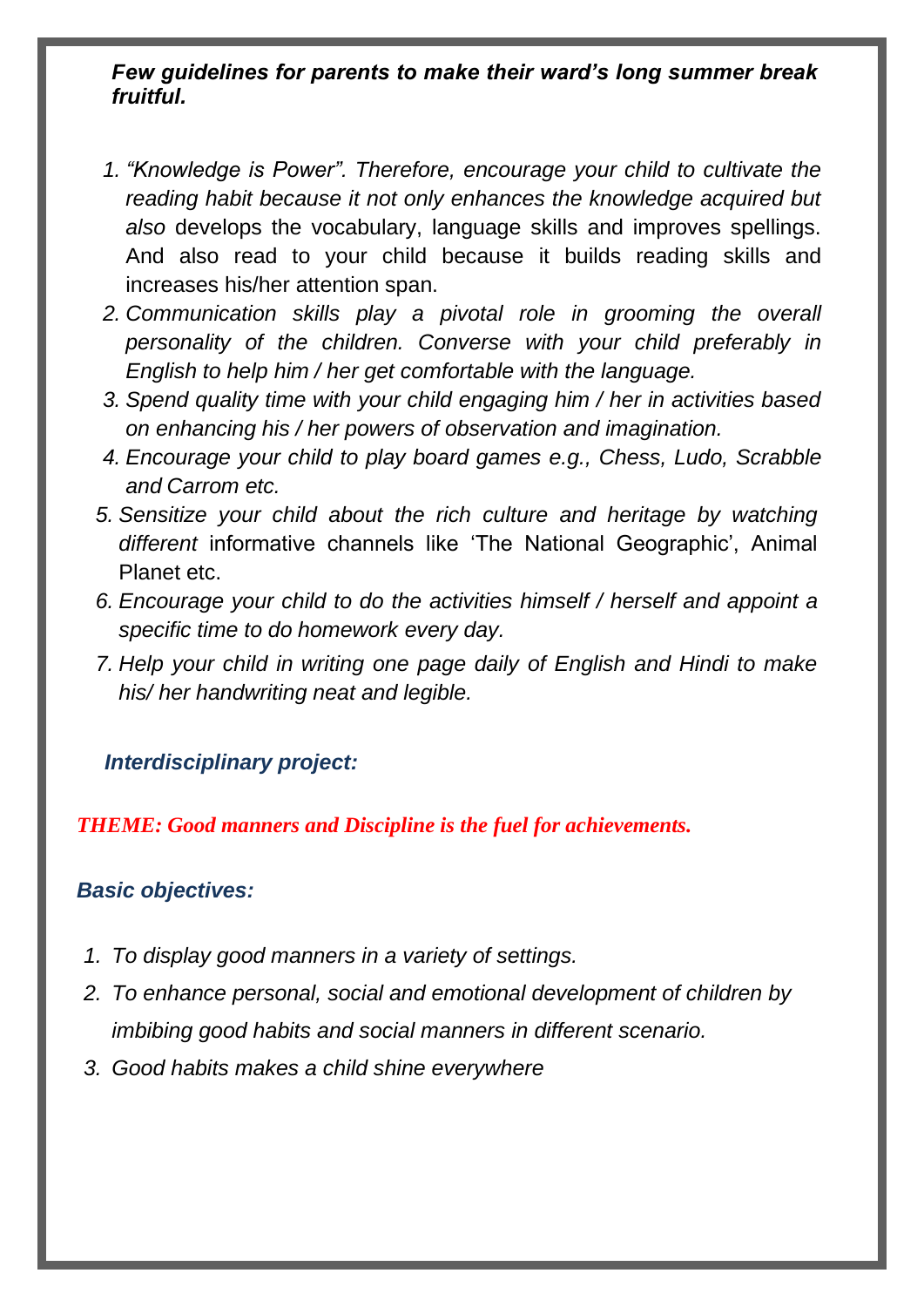### *Guidelines for the Interdisciplinary project 2020 - 21*

- *1. Prepare a file / folder with an attractive cover page.*
- *2. The first page of project should have the following details:*
	- *A. Name of the student:-*
	- *B. Class and section:-*
	- *C. Session:-*
- *3. The second page must have the following:*

| S.No. | <b>Subjects</b>                  | Score marks/10 | <b>Sign</b> |
|-------|----------------------------------|----------------|-------------|
|       | English                          |                |             |
| 2     | Hindi                            |                |             |
| 3     | <b>Mathematics</b>               |                |             |
|       | EVS.                             |                |             |
|       | Cover/Index/Overall Presentation |                |             |
|       | <b>Total score/70</b>            |                |             |

- *4.* The project should be hand written on A4 size white /coloured sheets.
- *5.* All subject specific tasks or homework to be attempted separately.

However, placed in a single file (spirally bound or otherwise).

*Last date for the submission of summer assignment will be June 1, 2021*

#### *Summer Safeguards*

Take adequate fluids to keep yourself hydrated.

Eat fruits and vegetables rich in water content. Include citrus fruits in your diet. Cut on heatproducing diets like meat, eggs, etc. Consume more water-rich foods like cucumber, squash etc. to stay fit. Take care of your health during the summers. Do not get over exposed to heat.

# **"Do something cool with your summer"**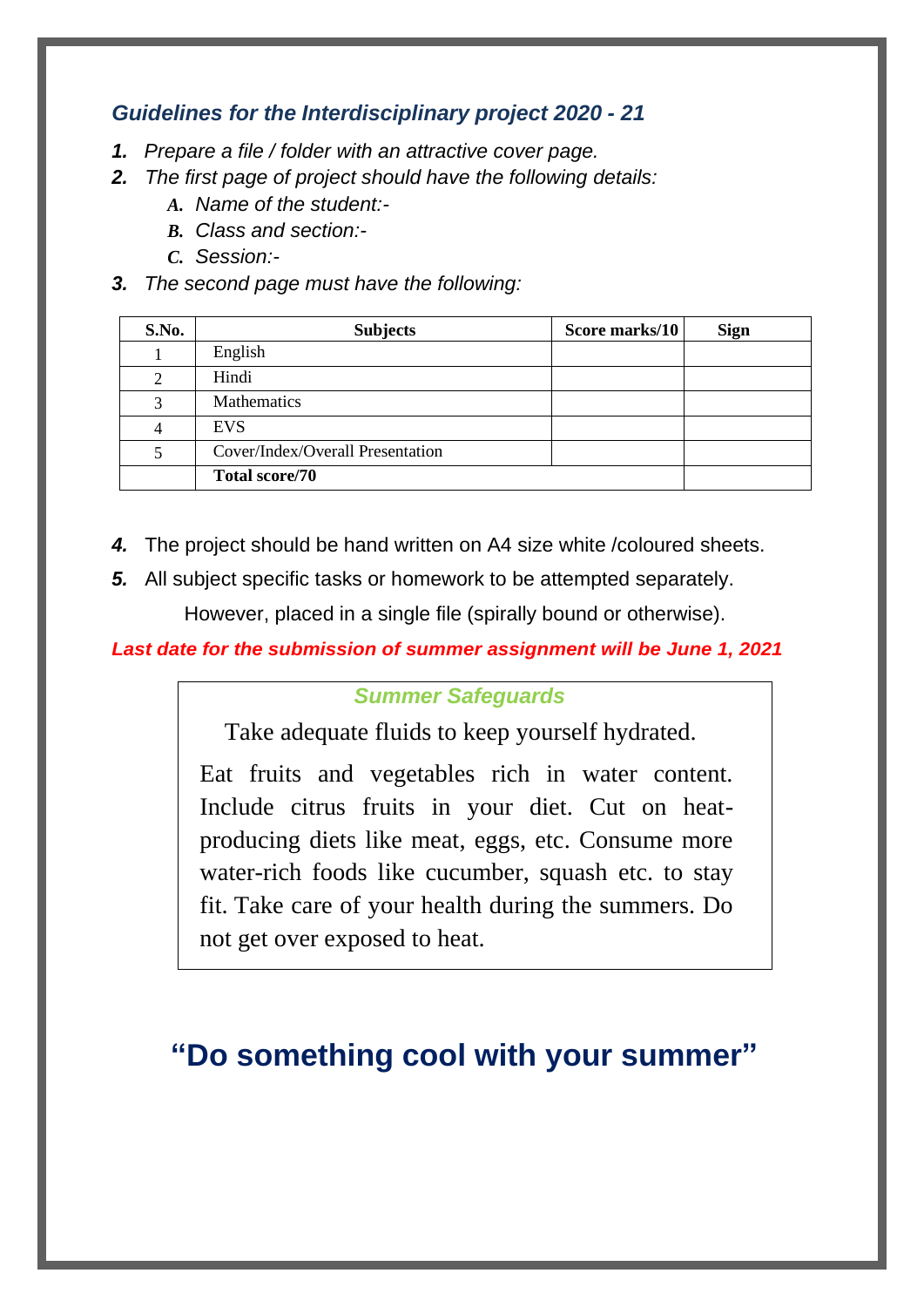# *ENGLISH*

- **1.** Read any one book (available on internet) from the reading list given below:
	- A. Pinocchio by Carlo Collodi
	- B. The Gingerbread Man by Jim Aylesworth
	- C. The Elves and The Shoemaker by the Brothers Grimm



(i) On the basis of the book read by you write the responses of the below mentioned instructions.

- Name any three characters of the story that you like the most.
- Who is the main character of story?
- Draw and color your favorite character from story.
- From the above read stories, find out 20 naming words and write in the appropriate column.

| Name of person | Name of animal | Name of thing | Name of place |
|----------------|----------------|---------------|---------------|
|                |                |               |               |
|                |                |               |               |

**2.** Draw your palm with the help of pencil on any colored chart paper and cut it. Write 5 good manners which you follow in your daily life on fingers and on thumb. "Good handwriting is a gateway to better understanding"

- **3.** Practice cursive writing one page daily in cursive writing book.
- **4.** Write your name in capital letters. Then, make a wall hanging using two pictures of naming words starting with each letter. Write the naming word also.
- **5.** The children will explore their surroundings and draw / paste 3 pictures each with consonant blends (any 10) given in the chart Example - gl- glue).

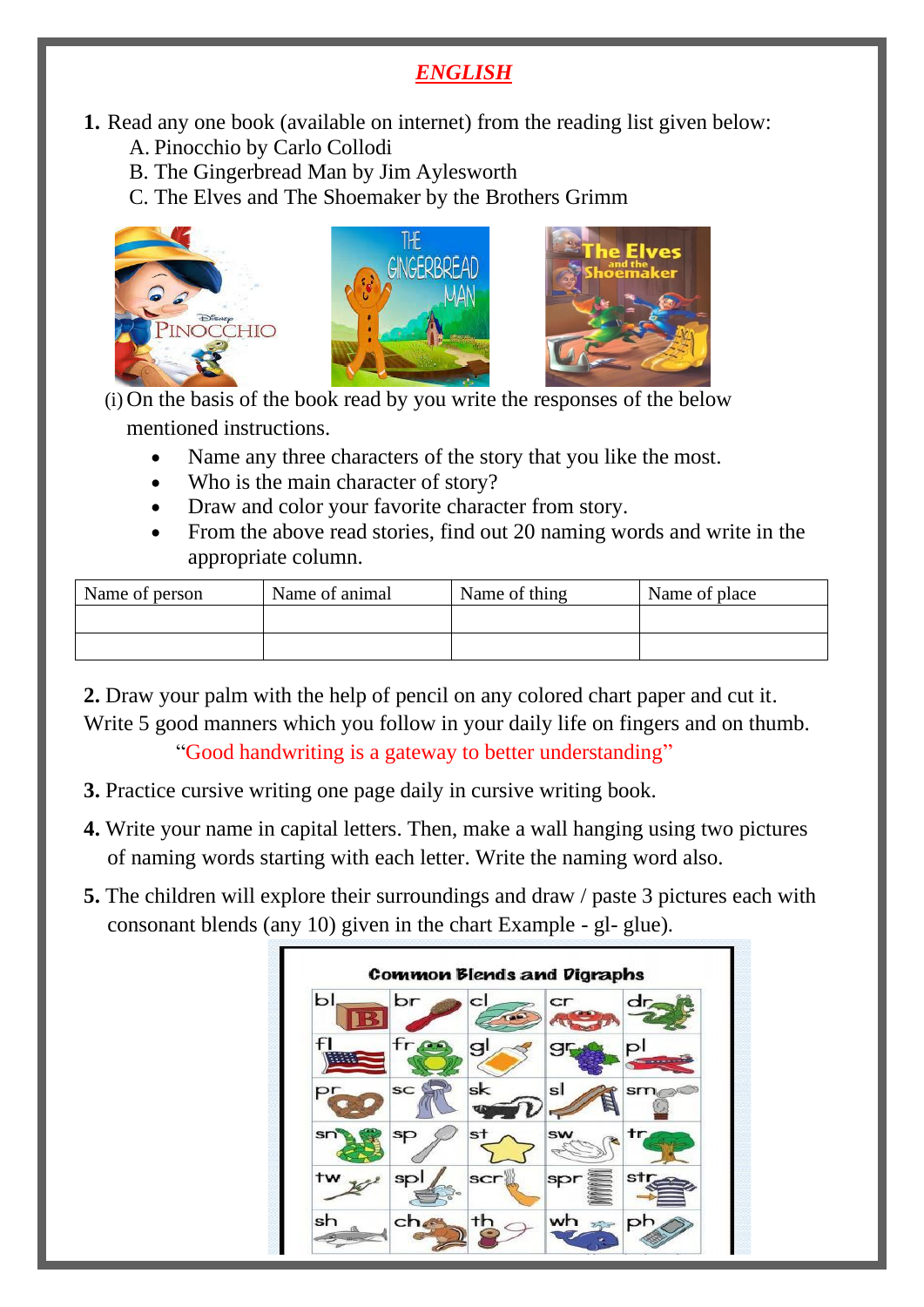# *HINDI*

- 1. प्रतिदिन एक पेज हिन्दी सुलेख लिखिए। (अख़बार से देखकर भी लिख सकते है।)
- 2. अपनी 10 अच्छी आदतौ की सूची बनाकर (scrap book) मे लिखिए।
- 3. मात् दिवस के अवसर पर अपनी माँ के लिए एक सुन्दर सा कार्ड बनाए और उनके बारे में 5 वाक्य लिखिए।
- 4. शब्द सीढी (चेन)बनाइए। जैसे- रथ- थरमस- समोसा- साथ.... आति। शब्द- कमल- टमाटर - नयन - कछु आ - माला - आम - फल - नमक- लालच - अनार-
- 5. विद्यार्थी अपने आस-पास के वातावरण से शब्दो का चयन कर उल्टे शब्द अर्थात विलोम शब्द (कोई 10) अपनी स्क्रेपबुक मे चित्र सहित चिपकाए।

उदाहरण-

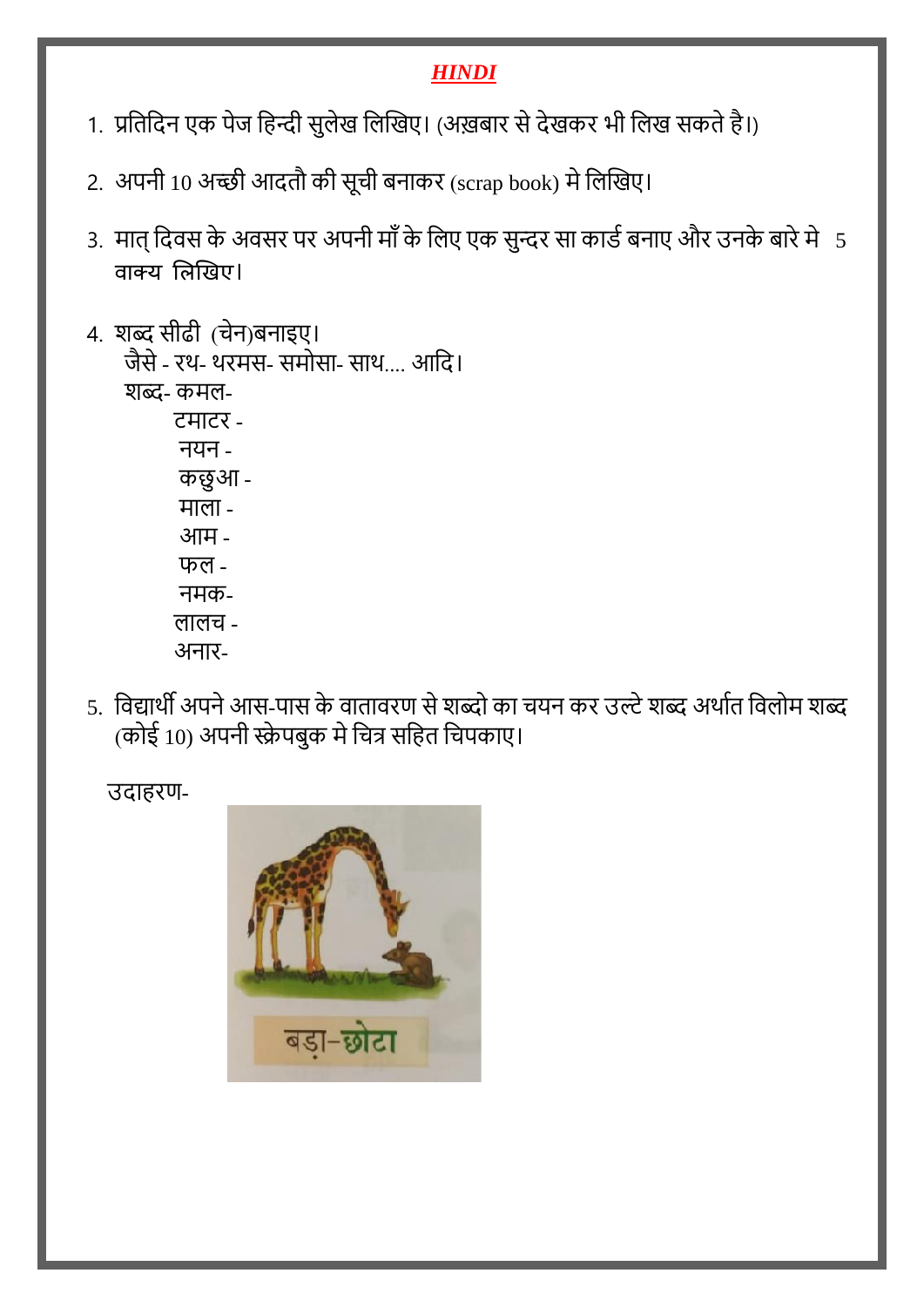# *EVS*

- 1. Name and paste pictures of any 10 people around you who help you in your daily life.
- 2. How many words can you find hidden in this maze related to good habits? and write it below.





| l F            | G           | H | E                     | L              | P             | $\mathbf{P}$ | E                     | T                       | $\mathbf R$    |
|----------------|-------------|---|-----------------------|----------------|---------------|--------------|-----------------------|-------------------------|----------------|
| D              | Y           | A | M                     | N              | B             | $\mathbf R$  | $\overline{\text{X}}$ | $\overline{\mathrm{H}}$ | $\overline{U}$ |
| B              | G           | N | H                     | M              | $\mathcal{C}$ | Α            | E                     | A                       | T              |
| $\mathbf R$    | O           | D | $\Omega$              | B              | E             | Y            | $\mathbf R$           | N                       | B              |
| U              | Q           | W | $\overline{\text{W}}$ | $\overline{T}$ | I             | J            | $\overline{C}$        | $\overline{\mathrm{K}}$ | A              |
| $\overline{S}$ | A           | A | $\overline{Z}$        | X              | $\mathcal{C}$ | V            | I                     | Y                       | T              |
| H              | $\mathbf R$ | S | $\Omega$              | $\mathbf R$    | $\mathbf R$   | Y            | S                     | $\Omega$                | H              |
| Q              | W           | H | E                     | $\mathbf R$    | T             | J            | E                     | $\overline{U}$          | $\mathbf{L}$   |
| $\mathcal{C}$  | V           | B | N                     | M              | D             | F            | G                     | $\mathbf R$             | J              |
| $\mathbf{P}$   | L           | Α | N                     | $\overline{T}$ | Α             | T            | I                     | $\Omega$                | N              |





| 1              | 6      |
|----------------|--------|
| 2              | $\tau$ |
| $\overline{3}$ | 8      |
| $\overline{4}$ | 9      |
| 5              | 10     |

### 4. WOW Words!! Word ladder

Make a word ladder of twenty words related to good manners and discipline in your Scrap book .

For example – Please - Excuse me –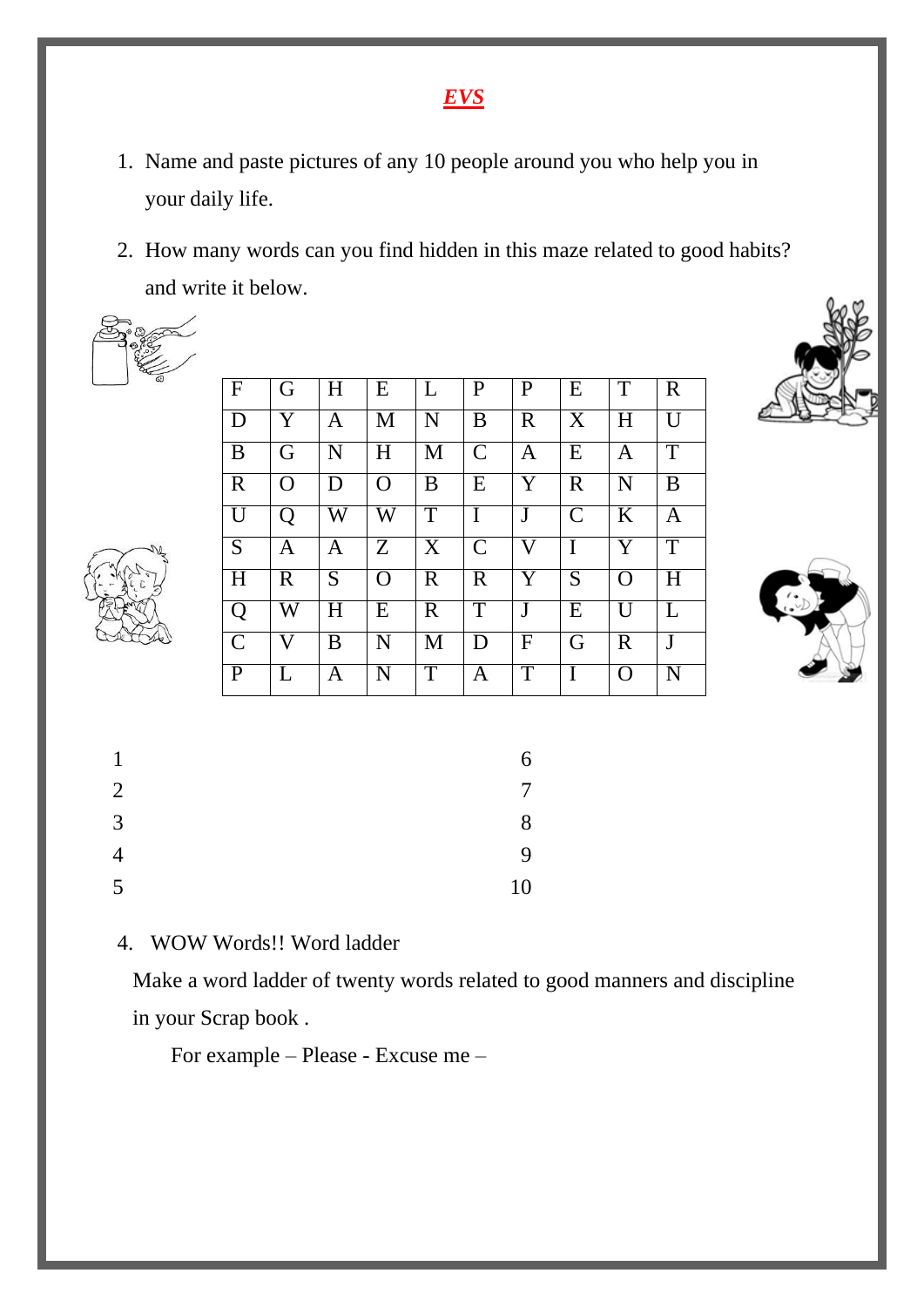### *MATHEMATICS*

Q.1. Take a deck of playing cards. Pick up two cards randomly. Add the two numbers and find the total sum and write the numbers and its sum.

For example –

you picked numbers 5 and 3. Now add and write sum i.e.,  $5 + 3 = 8$ .

Likewise, you will make ten sums of different numbers and add.

Q.2.Complete the information about yourself in numbers only:

- 1. Letters in my name
- 2. My age
- 3. My class
- 4. My weight
- 5. Members in my family
- 6. Numbers of teeth I have
- 7. My shoe size
- 8. My father's contact number
- 9.My mother's contact number
- 10.My house number
- 11. My area pin code
- 12. My daddy's four-wheeler number
- 13. My daddy's two-wheeler number
- 14. Number of windows in my house
- 15. Number of tube lights in my house
- 16. Number of fans in my house
- 17. Number of switches in my house
- 18. Father's age
- 19. Mother's age
- 20. No. of rooms in the house